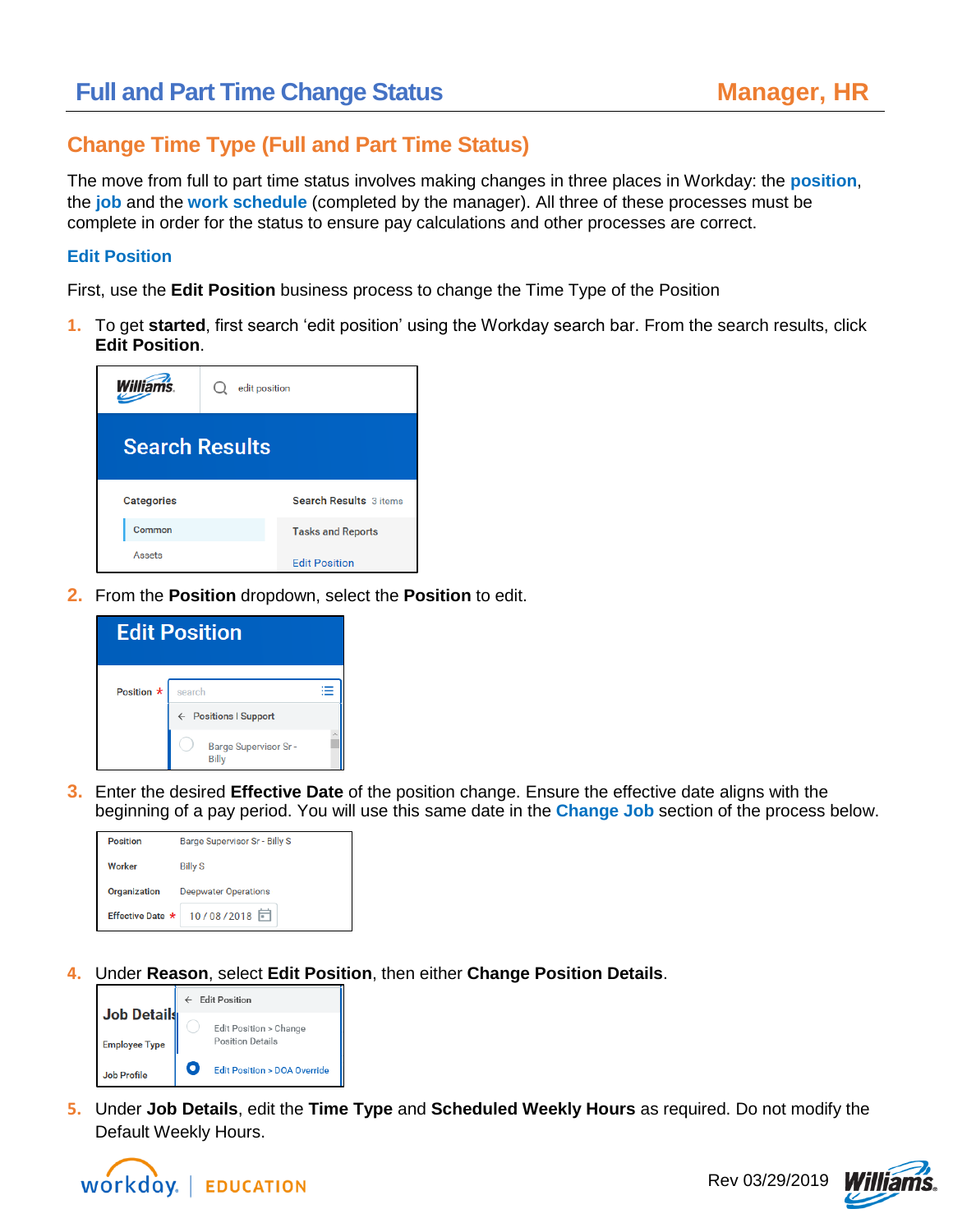# **Full and Part Time Change Status**

| <b>Time Type</b>              | search<br>* |                  |
|-------------------------------|-------------|------------------|
| Location                      | *           | <b>Full time</b> |
| Pay Rate Type                 |             | Part time        |
| <b>Scheduled Weekly Hours</b> | 40          |                  |

After submittal, the first- and second-level leaders are required to approve.

#### **Change Job**

**6.** Search for the employee with the status change using the Workday search bar.



**7.** Using related actions, click **Job Change**, then **Transfer, Promote or Change Job**.



This will bring you to the **Change Job** process. Use the edit icon the edit the designated fields.

- **8.** First enter the Start **Details**. The first date of the next pay period will default as the **effective date of the change**, and this date should make the date the position was edited in step #3. Indicate that you are making this change due to **Data Changes** > **Change Job Details**.
- **9.** The other details on this page will autofill, however you can adjust as necessary. Click **Start** to begin the Job Change process.